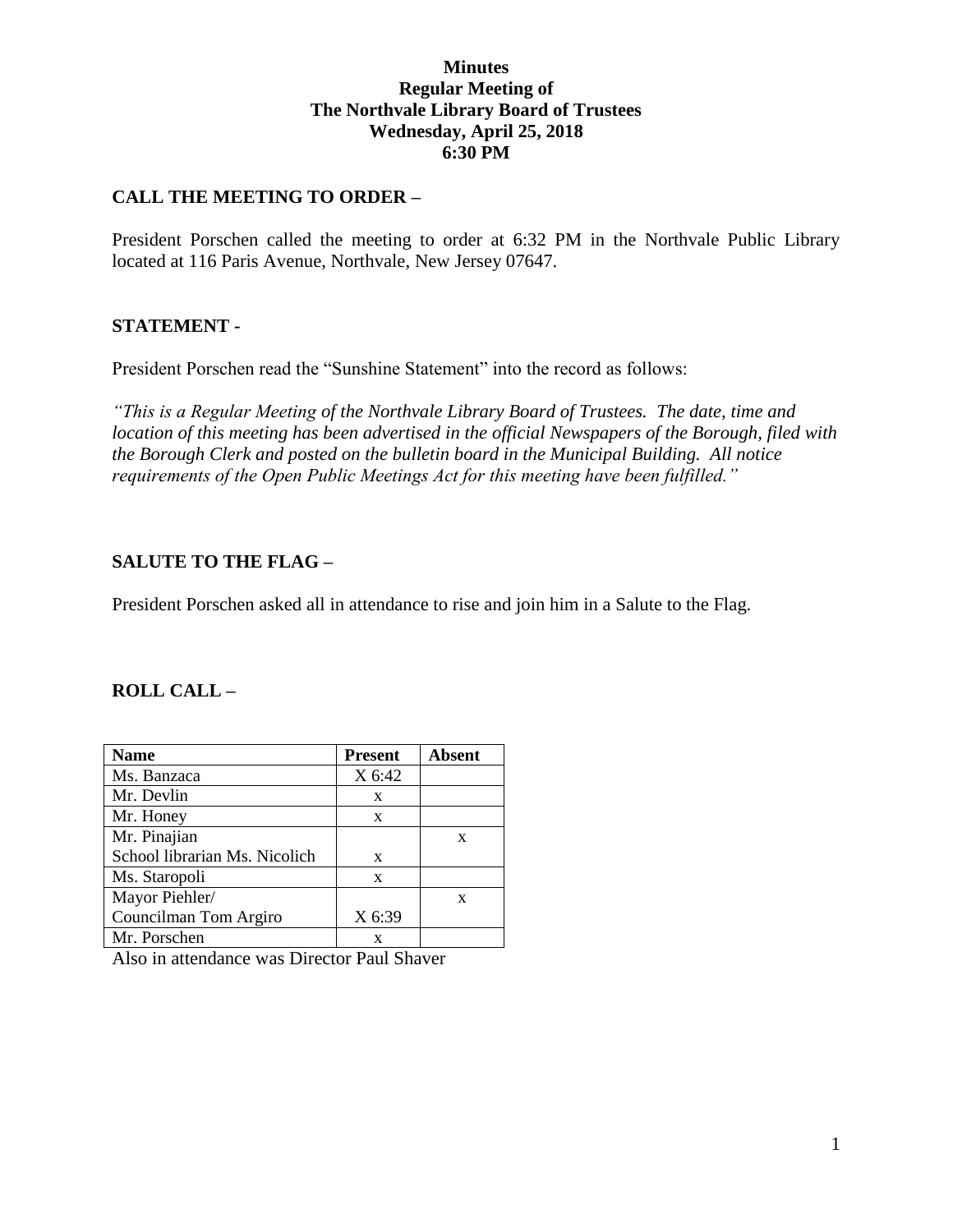# **APPROVAL OF MINUTES**

Resolved to approve the minutes from the March 28, 2018 regular board meeting

| <b>Name</b>   | <b>ACTION</b> | <b>YES</b> | NO | <b>ABSENT</b> | <b>ABSTAIN</b> |
|---------------|---------------|------------|----|---------------|----------------|
| Ms. Banzaca   |               | X          |    |               |                |
| Mr. Devlin    |               | X          |    |               |                |
| Mr. Honey     |               | X          |    |               |                |
| Mr. Pinajian  |               |            |    |               |                |
| Ms. Nicolich  |               | X          |    |               |                |
| Ms. Staropoli | motion        | X          |    |               |                |
| Mayor Piehler |               |            |    |               |                |
| Mr. Argiro    |               | X          |    |               |                |
| Mr. Porschen  | second        | X          |    |               |                |

The minutes were adopted on a roll call vote as follows:

Resolved to approve the executive minutes from the March 28, 2018 regular board meeting

The minutes were adopted on a roll call vote as follows:

| <b>Name</b>   | <b>ACTION</b> | <b>YES</b>   | NO | <b>ABSENT</b> | <b>ABSTAIN</b> |
|---------------|---------------|--------------|----|---------------|----------------|
| Ms. Banzaca   |               | X            |    |               |                |
| Mr. Devlin    |               | X            |    |               |                |
| Mr. Honey     |               | X            |    |               |                |
| Mr. Pinajian  |               |              |    |               |                |
| Ms. Nicolich  |               | X            |    |               |                |
| Ms. Staropoli | motion        | $\mathbf{x}$ |    |               |                |
| Mayor Piehler |               |              |    |               |                |
| Mr. Argiro    |               | X            |    |               |                |
| Mr. Porschen  | second        | X            |    |               |                |

#### **GENERAL DISCUSSION –**

The board would like to thank One Academy, a preschool in Norwood for their generous donation of a bookcase and the help in getting it here. It looks great.

The board would also like to thank the Friends of the Library for purchasing the new library magnets. They came out great.

## **Director's Report**

 After communicating with the personnel committee, we posted the position and received an overwhelming response. There are at least five candidates with library experience as of this report and some have already worked with STEM and/or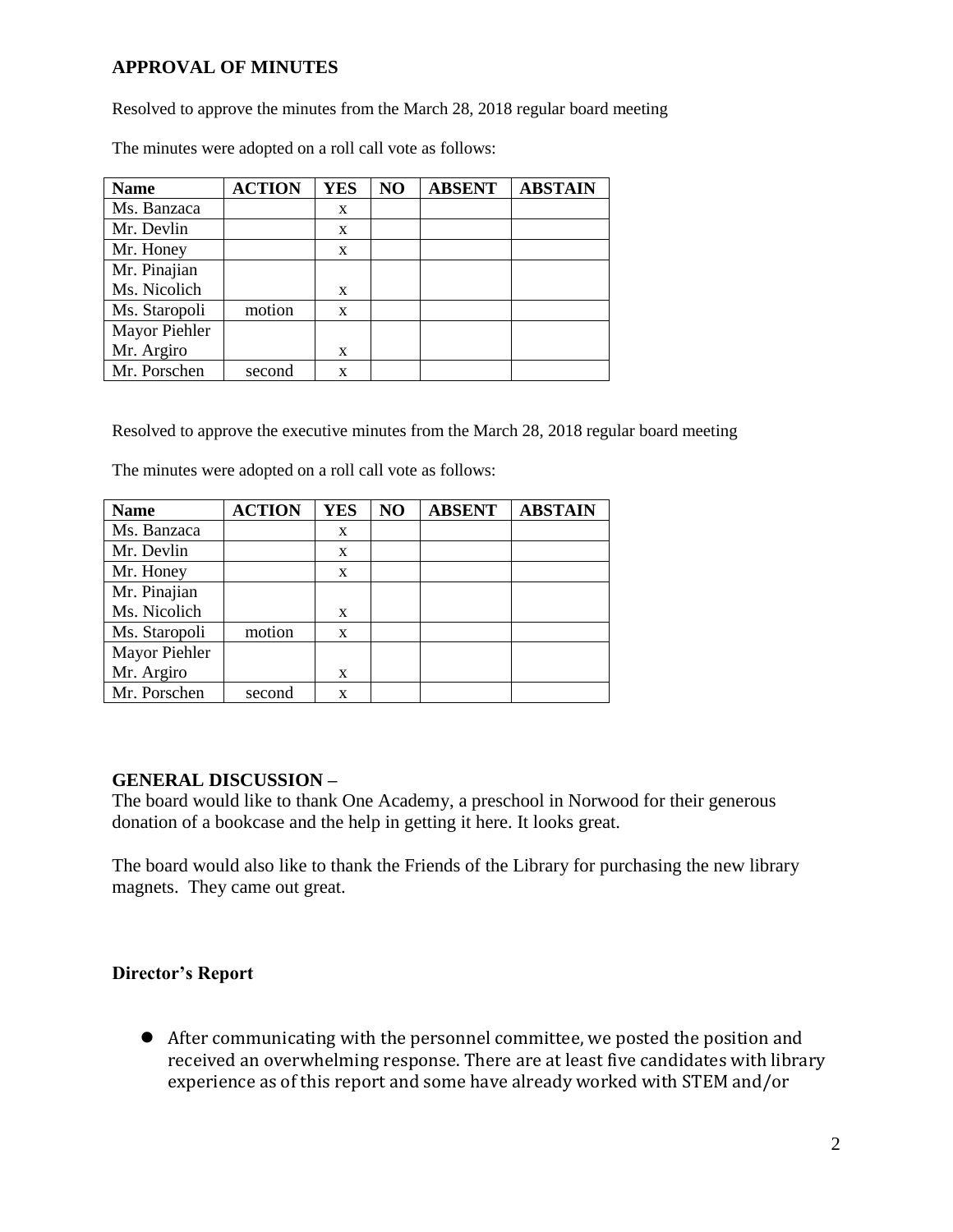MakerSpaces. Interviews will be set up ASAP to help find the perfect candidate or candidates for the position.

 Based on the position's former 24 hour work week and current 17 hour work week, it would be advisable to hire ASAP. I would like the go ahead to hire either one or two candidates by May  $5<sup>th</sup>$  for a total of 18 hours per week and a wage of \$14-\$14.50/hr. This would allow us to hire one candidate for 10 hours per week and the other for 8 hours per week. The cost would be the same as one worker yet we would have more schedule flexibility.

Programming: March

- Program attendance in March 2018 reached the highest level that we have seen since opening.
- We had 582 program attendees, which is approximately the same as the total attendance for the time period between January  $1<sup>st</sup>$  and March  $15<sup>th</sup>$  of 2017. Our most successful program was our Library Egg Hunt (with 70 attendees) followed closely by NJ Maker's Day 2018 (with 67 attendees).

|  |                                                 |  |  | Library Staff has worked hard to keep these numbers up, and having our new part- |
|--|-------------------------------------------------|--|--|----------------------------------------------------------------------------------|
|  | time library associate has helped tremendously. |  |  |                                                                                  |

| <b>Program Attendance Summary</b> |               |                |                  |                |                |  |  |  |
|-----------------------------------|---------------|----------------|------------------|----------------|----------------|--|--|--|
| Event/Program                     | Date or Month | Children       | Teens            | <b>Adults</b>  | Total          |  |  |  |
| Cat in the Hat Masks              | 3/1/2018      | 13             | $\overline{0}$   | 5              | 18             |  |  |  |
| <b>STEM: Robotics</b>             | 3/1/2018      | 6              | $\overline{2}$   | $\overline{2}$ | 10             |  |  |  |
| Northvale Pre-K Story Time        | 3/2/2018      | 8              | $\boldsymbol{0}$ | 1              | 9              |  |  |  |
| Dr Seuss Party                    | 3/2/2018      | 15             | 5                | $\tau$         | 27             |  |  |  |
| Story Time & Craft                | 3/5/2018      | 1              | $\boldsymbol{0}$ | 1              | $\overline{2}$ |  |  |  |
| Pot 'o' Gold Craft                | 3/5/2018      | $\mathfrak{Z}$ | $\boldsymbol{0}$ | 1              | $\overline{4}$ |  |  |  |
| Pre-K Story Time                  | 3/6/2018      | 6              | $\boldsymbol{0}$ | 5              | 11             |  |  |  |
| <b>Watercolor Painting</b>        | 3/6/2018      | 11             | $\boldsymbol{0}$ | 3              | 14             |  |  |  |
| Drop-in Craft (Tuesday)           | 3/5/2018      | 9              | $\boldsymbol{0}$ | 6              | 15             |  |  |  |
| <b>Snap Circuits</b>              | 3/8/2018      | 12             | $\mathbf{0}$     | 4              | 16             |  |  |  |
| Artistically Abled                | 3/10/2018     | 10             | $\mathbf{0}$     | $\overline{2}$ | 12             |  |  |  |
| <b>Ukulele Class</b>              | 3/10/2018     | 8              | $\boldsymbol{0}$ | $\mathbf{0}$   | $8\,$          |  |  |  |
| NJ Maker's Day 2018               | 3/10/2018     | 35             | $\overline{7}$   | 25             | 67             |  |  |  |
| Story & Craft                     | 3/12/2018     | $\mathbf{1}$   | $\mathbf{0}$     | 1              | $\overline{2}$ |  |  |  |
| Drop-in Craft (Tuesday)           | 3/13/2018     | $\,8\,$        | $\boldsymbol{0}$ | 3              | 11             |  |  |  |
| Pre-K Story Time                  | 3/13/2018     | 5              | $\overline{0}$   | $\overline{4}$ | 9              |  |  |  |
| Painting: Blow Art                | 3/13/2018     | 6              | $\boldsymbol{0}$ | $\overline{4}$ | 10             |  |  |  |
| Story Time (Bookworms)            | 3/14/2018     | $\mathbf{1}$   | $\boldsymbol{0}$ | 1              | $\overline{2}$ |  |  |  |
| <b>ESL</b>                        | 3/14/2018     | $\mathbf{0}$   | $\mathbf{0}$     | $\overline{7}$ | $\overline{7}$ |  |  |  |
| <b>STEM: Leprechaun Traps</b>     | 3/14/2018     | 12             | $\boldsymbol{0}$ | 6              | 18             |  |  |  |
| St. Patty's Day Party             | 3/15/2018     | 10             | $\boldsymbol{0}$ | 4              | 14             |  |  |  |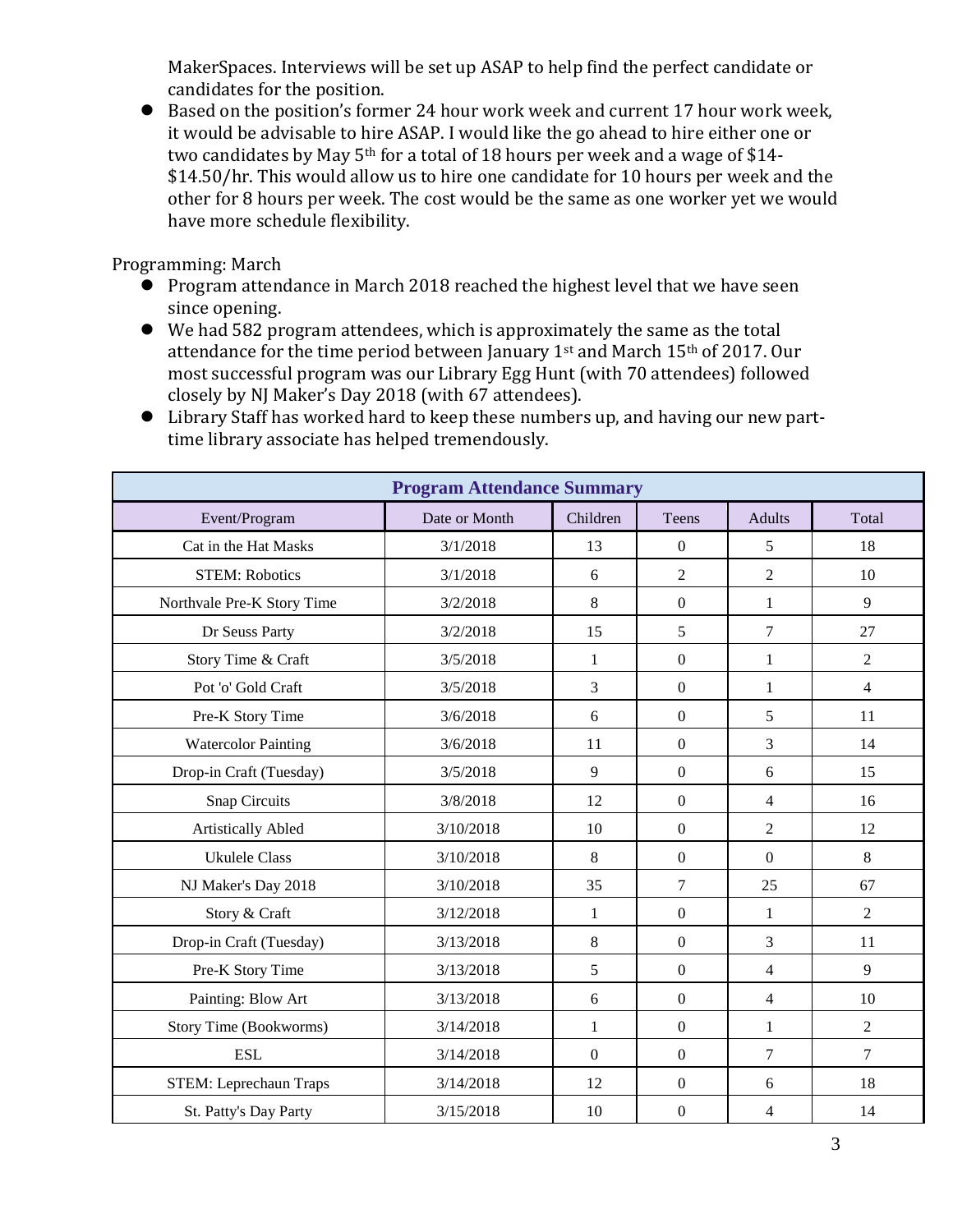| <b>Canvas Painting</b>       | 3/15/2018 | $\mathbf{0}$     | $\mathbf{0}$     | 14               | 14             |
|------------------------------|-----------|------------------|------------------|------------------|----------------|
| Raspberry Pi                 | 3/15/2018 | 10               | $\overline{2}$   | $\overline{0}$   | 12             |
| DIY Leprechaun Slime         | 3/16/2018 | 34               | 8                | 10               | 52             |
| <b>Gaming Tournament</b>     | 3/17/2018 | $\overline{7}$   | $\overline{3}$   | $\mathbf{0}$     | 10             |
| Story & Craft                | 3/19/2018 | $\overline{2}$   | $\mathbf{0}$     | $\overline{2}$   | $\overline{4}$ |
| Hand-Print Thing 1 & 2       | 3/19/2018 | $\mathbf{1}$     | $\boldsymbol{0}$ | $\mathbf{1}$     | $\overline{2}$ |
| Drop-in Craft (Tuesday)      | 3/20/2018 | 8                | $\boldsymbol{0}$ | 5                | 13             |
| Pre-K Story Time             | 3/20/2018 | 6                | $\boldsymbol{0}$ | $\overline{4}$   | 10             |
| SheroesTHroughoutHIstory     | 3/20/2018 | $\boldsymbol{0}$ | $\boldsymbol{0}$ | $\boldsymbol{0}$ | $\overline{0}$ |
| DIY: Cricut                  | 3/20/2018 | $\boldsymbol{0}$ | $\mathbf{0}$     | $\overline{7}$   | $\overline{7}$ |
| Storytime (bookworms)        | 3/21/2018 | $\overline{2}$   | $\overline{0}$   | $\mathbf{1}$     | $\overline{3}$ |
| DIY: Cricut                  | 3/22/2018 | $\mathbf{0}$     | $\mathbf{0}$     | $\overline{4}$   | $\overline{4}$ |
| Northvale Pre-K Story Time   | 3/23/2018 | 10               | $\overline{0}$   | $\mathbf{1}$     | 11             |
| <b>Puffy Paint</b>           | 3/23/2018 | 6                | $\overline{0}$   | 3                | 9              |
| <b>Ukulele Class</b>         | 3/24/2018 | 5                | $\boldsymbol{0}$ | $\boldsymbol{0}$ | 5              |
| Pre-K Story Time             | 3/27/2018 | $\,8\,$          | $\boldsymbol{0}$ | 6                | 14             |
| Drawing Workshop             | 3/27/2018 | 3                | $\boldsymbol{0}$ | $\boldsymbol{0}$ | $\overline{3}$ |
| Drop-in Craft (Tuesday)      | 3/27/2018 | $\overline{3}$   | $\boldsymbol{0}$ | $\overline{2}$   | 5              |
| ESL <sub>1</sub>             | 3/28/2018 | $\boldsymbol{0}$ | $\mathbf{0}$     | 6                | 6              |
| ESL <sub>2</sub>             | 3/28/2018 | $\mathbf{0}$     | $\boldsymbol{0}$ | $\overline{3}$   | $\overline{3}$ |
| <b>STEM: Walking Rainbow</b> | 3/28/2018 | 20               | $\boldsymbol{0}$ | 9                | 29             |
| Library Egg Hunt             | 3/29/2018 | 39               | 6                | 25               | 70             |
| Northvale's Reading          | 3/29/2018 | $\boldsymbol{0}$ | $\boldsymbol{0}$ | $\overline{4}$   | $\overline{4}$ |
| Gaming Tournament            | 3/31/2018 | $\overline{4}$   | $\overline{2}$   | $\boldsymbol{0}$ | 6              |
| Total                        |           | 348              | 35               | 199              | 582            |

Administrative

 Library Cards: 1,483patrons registered as ofApril16, 2018. 9new cards since the Marchreport.

**BCCLS** 

- The delivery service paid for by BCCLS has given notice. Due to unanticipated volume, they will not be able to continue delivery for us.
- From the BCCLS website "Starting Wednesday, April 18, 2018, no new holds on eBooks or eAudiobooks will be permitted in cloudLibrary.eBCCLS is transitioning from cloudLibrary to OverDrive in early May.Any current holds or accounts will not transfer to the new service."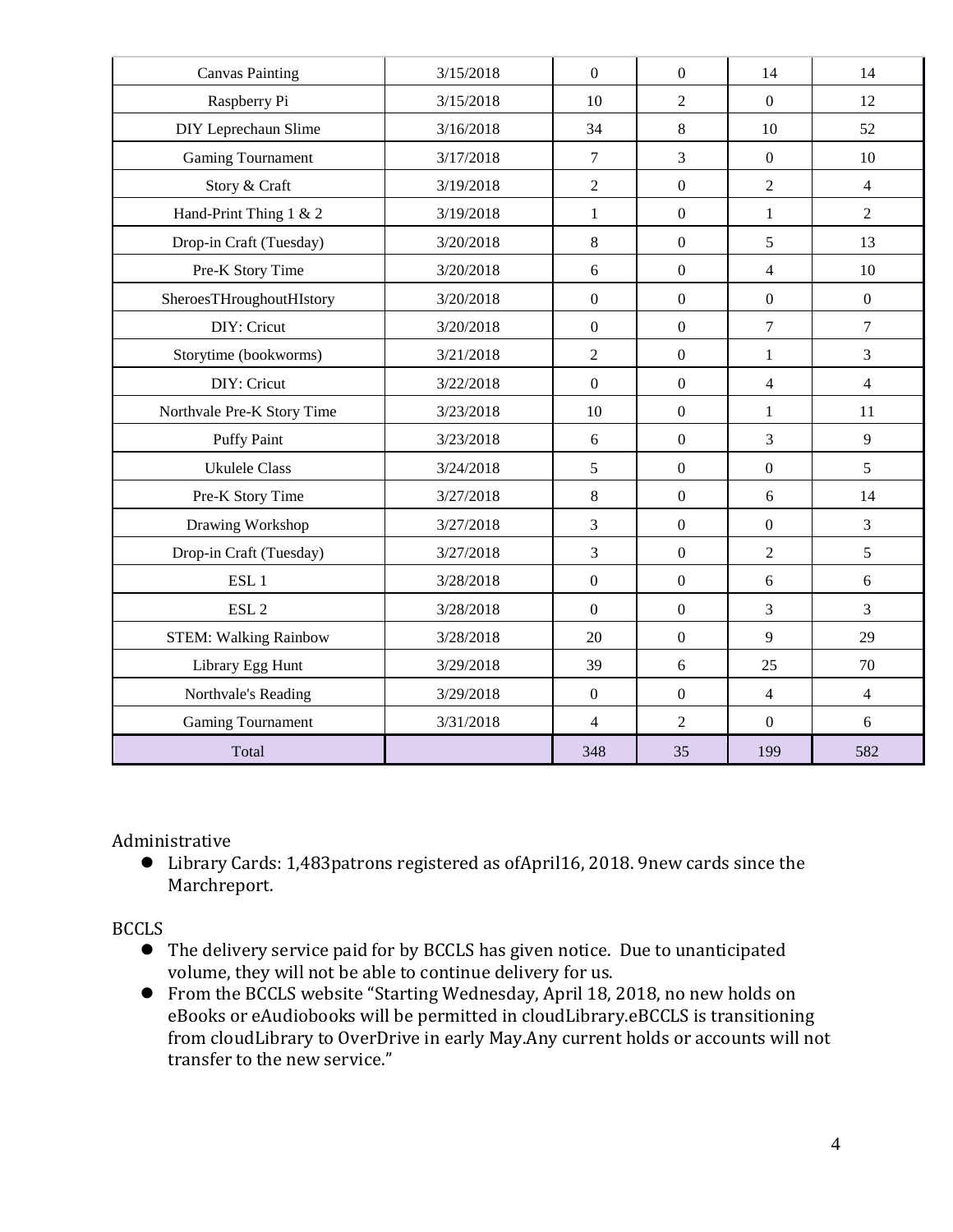I have been asked to chair the World Language Task Force from April 2018 to April 2019. There are many challenging issues to deal with this year, and I welcome the opportunity.

Building and Grounds

 One Academy, a pre-school in Norwood, New Jersey donated a bookcase that was sturdy, the right size, and the same color as our other bookcases. Moses, the head of the academy, delivered the shelf himself. He, an assistant, and I carried it into the library together. It is now installed in the Children's Room, and we have received excellent reviews from our patrons. Emily and the rest of the staff are also very pleased as it allows more space for our growing Juvenile Book collection.

# **ROLL CALL VOTES –**

Resolved to approve the claims list for the month of April in the amount of \$7450.90

| <b>Name</b>   | <b>ACTION</b> | <b>YES</b>   | NO | <b>ABSENT</b> | <b>ABSTAIN</b> |
|---------------|---------------|--------------|----|---------------|----------------|
| Ms. Banzaca   |               | X            |    |               |                |
| Mr. Devlin    | motion        | X            |    |               |                |
| Mr. Honey     |               | $\mathbf{x}$ |    |               |                |
| Mr. Pinajian  |               |              |    |               |                |
| Ms. Nicolich  |               | X            |    |               |                |
| Ms. Staropoli |               | X            |    |               |                |
| Mayor Piehler |               |              |    |               |                |
| Mr. Argiro    |               | X            |    |               |                |
| Mr. Porschen  | second        | X            |    |               |                |

The resolution was adopted on a roll call vote as follows:

Resolved to approve the replenishment of the petty cash for \$75

The resolution was adopted on a roll call vote as follows:

| <b>Name</b>   | <b>ACTION</b> | <b>YES</b>   | NO | <b>ABSENT</b> | <b>ABSTAIN</b> |
|---------------|---------------|--------------|----|---------------|----------------|
| Ms. Banzaca   | second        | X            |    |               |                |
| Mr. Devlin    |               | X            |    |               |                |
| Mr. Honey     |               | $\mathbf{x}$ |    |               |                |
| Mr. Pinajian  |               |              |    |               |                |
| Ms. Nicolich  |               | X            |    |               |                |
| Ms. Staropoli | motion        | X            |    |               |                |
| Mayor Piehler |               |              |    |               |                |
| Mr. Argiro    |               | X            |    |               |                |
| Mr. Porschen  |               | X            |    |               |                |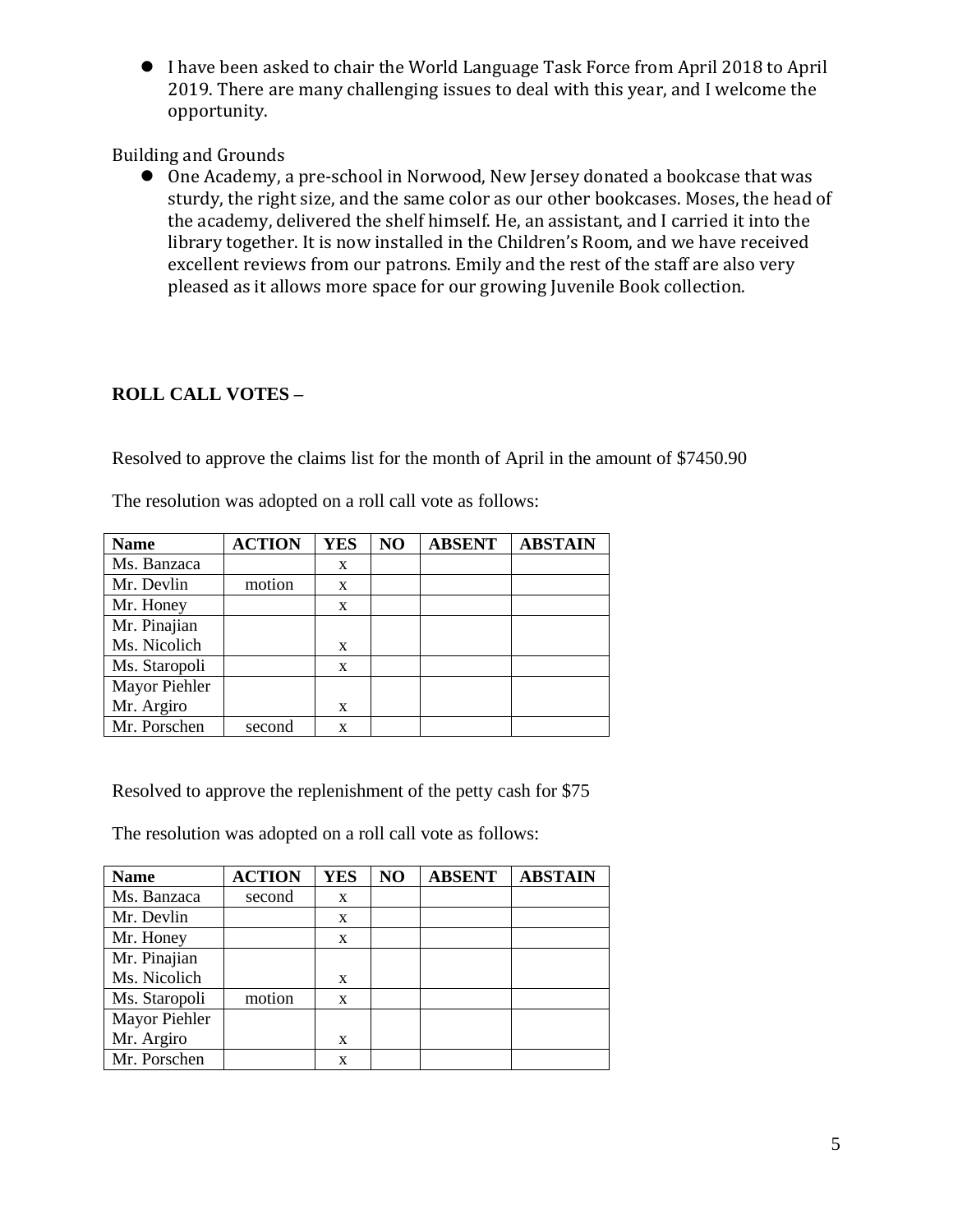Resolved to approve the hiring of either one or two candidates by May 5<sup>th</sup> for a total of 18 hours per week and a wage of \$14-\$14.50/hr. This would allow us to hire one candidate for 10 hours per week and the other for 8 hours per week.

The resolution was adopted on a roll call vote as follows:

| <b>Name</b>   | <b>ACTION</b> | <b>YES</b> | NO | <b>ABSENT</b> | <b>ABSTAIN</b> |
|---------------|---------------|------------|----|---------------|----------------|
| Ms. Banzaca   |               | X          |    |               |                |
| Mr. Devlin    | second        | X          |    |               |                |
| Mr. Honey     |               | X          |    |               |                |
| Mr. Pinajian  |               |            |    |               |                |
| Ms. Nicolich  |               | X          |    |               |                |
| Ms. Staropoli | motion        | X          |    |               |                |
| Mayor Piehler |               |            |    |               |                |
| Mr. Argiro    |               | X          |    |               |                |
| Mr. Porschen  |               | X          |    |               |                |

Resolved to approve the purchase of The Magellan Collection desk for the children's room not to exceed \$400.

The resolution was adopted on a roll call vote as follows:

| <b>Name</b>   | <b>ACTION</b> | <b>YES</b> | NO | <b>ABSENT</b> | <b>ABSTAIN</b> |
|---------------|---------------|------------|----|---------------|----------------|
| Ms. Banzaca   |               | X          |    |               |                |
| Mr. Devlin    |               | X          |    |               |                |
| Mr. Honey     | second        | X          |    |               |                |
| Mr. Pinajian  |               |            |    |               |                |
| Ms. Nicolich  |               | X          |    |               |                |
| Ms. Staropoli |               | X          |    |               |                |
| Mayor Piehler |               |            |    |               |                |
| Mr. Argiro    |               | X          |    |               |                |
| Mr. Porschen  | motion        | X          |    |               |                |

Resolved to approve the purchase of the Lutzbot Taz 6, a 3D printer not to exceed \$3000.

The resolution was adopted on a roll call vote as follows:

| <b>Name</b>   | <b>ACTION</b> | <b>YES</b> | NO | <b>ABSENT</b> | <b>ABSTAIN</b> |
|---------------|---------------|------------|----|---------------|----------------|
| Ms. Banzaca   | motion        | X          |    |               |                |
| Mr. Devlin    |               | X          |    |               |                |
| Mr. Honey     |               | X          |    |               |                |
| Mr. Pinajian  |               |            |    |               |                |
| Ms. Nicolich  |               | X          |    |               |                |
| Ms. Staropoli | second        | X          |    |               |                |
| Mayor Piehler |               |            |    |               |                |
| Mr. Argiro    |               | X          |    |               |                |
| Mr. Porschen  |               | X          |    |               |                |